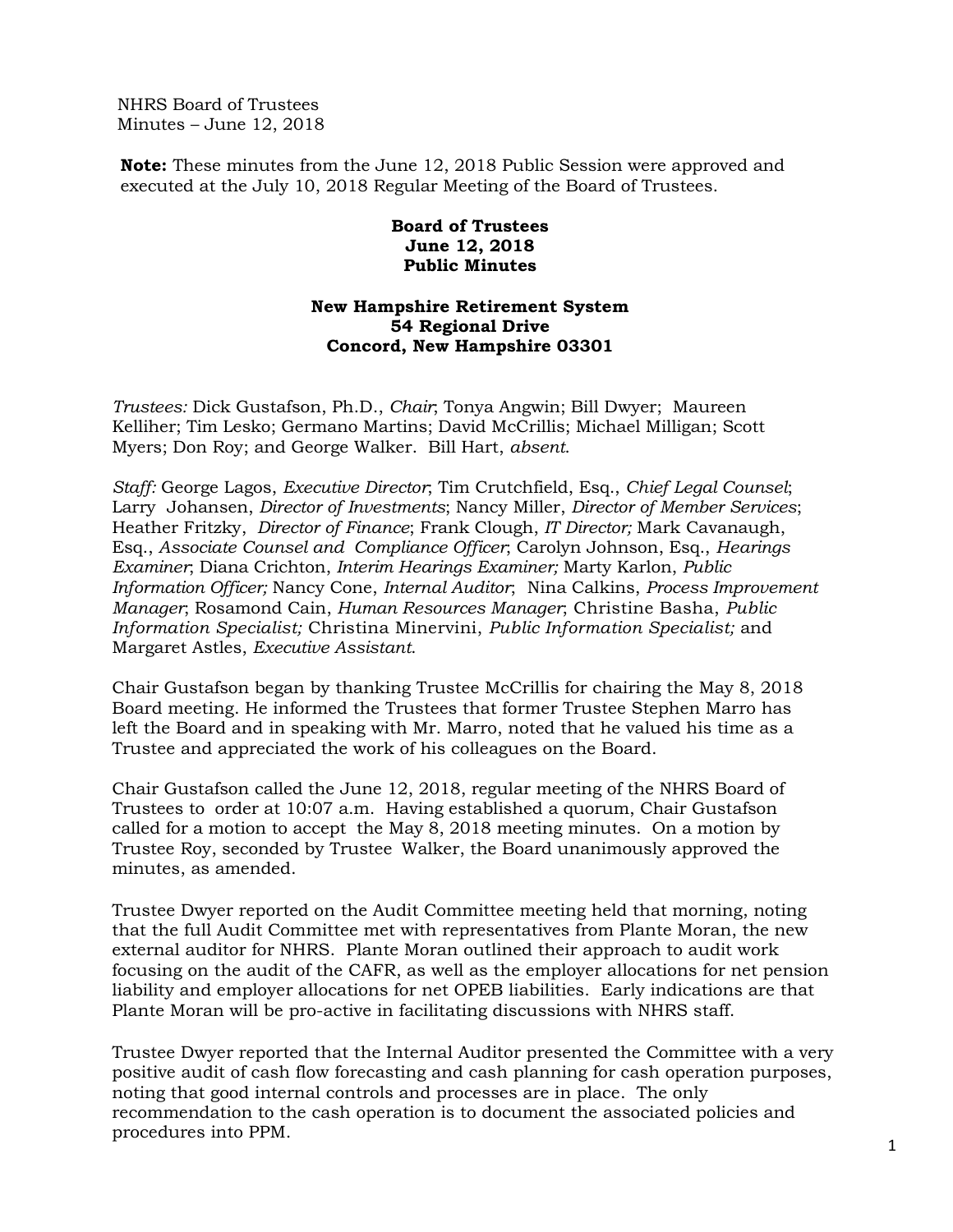The Audit Committee continues to review the steps that are being taken for risk remediation following last year's data security incident and that the Committee will continue to receive updates on a regular basis.

There are only four outstanding issues within the Audit Tracker and the Committee anticipates that the two items regarding gainful occupation are to be addressed next month. Lastly, the Audit Committee approved the FY 2019 Internal Audit Plan as presented.

Trustee Walker reported on the Benefits Committee meeting of May 29th, 2018, noting that Chief Legal Counsel Crutchfield and Associate Counsel Cavanaugh presented an overview of revisions to rules Ret 300 and 400. The Benefits Committee voted unanimously to recommend to the full Board that the proposed revisions be approved so that the rulemaking process can begin by first going to OLS.

On a motion by Trustee Walker, seconded by Trustee Roy, the Board voted unanimously to accept the recommendation of the Benefits Committee to approve the proposed revisions to the Ret 300 and 400 rules to begin the rulemaking process, as presented.

Trustee Walker reported that the Benefits Committee voted to recommend to the full Board amendments to Ret 309.01 in accordance with the Conditional Approval.

On a motion by Trustee Walker, seconded by Trustee Dwyer, the Board voted unanimously to accept the recommendation of the Benefits Committee to approve the proposed revisions to Ret 309.01 in accordance with the Conditional Approval, as presented.

Lastly, Trustee Walker stated that Attorney Cavanaugh presented a review of the disability reexamination process from the past two years, noting that out of the 33 cases identified for reexaminations, 25 were the result of IME recommendations, 4 were the result of the gainful occupation process and 4 were Board decisions based on statutory discretion. Attorney Cavanaugh noted that even though psychiatric exams are costlier than physical exams, the overall IME expenditures appear to be reasonable.

Regarding the Ret 200 rules, Chair Gustafson encouraged the Board to carefully review the proposed revisions as recommended by the Benefits Committee and presented to the Board for the typical one-month waiting period before action is sought this July.

Trustee Roy reported on the Governance Committee meeting held on May 8th, when the Committee voted unanimously to recommend that the full Board accept proposed revisions to a Board Self-Evaluation policy.

On a motion by Trustee Roy, seconded by Trustee McCrillis, the Board voted unanimously to accept the recommendation of the Governance Committee to approve the proposed Board Self-Evaluation Policy, as presented.

Trustee Roy informed the Board that at the next Governance Committee meeting,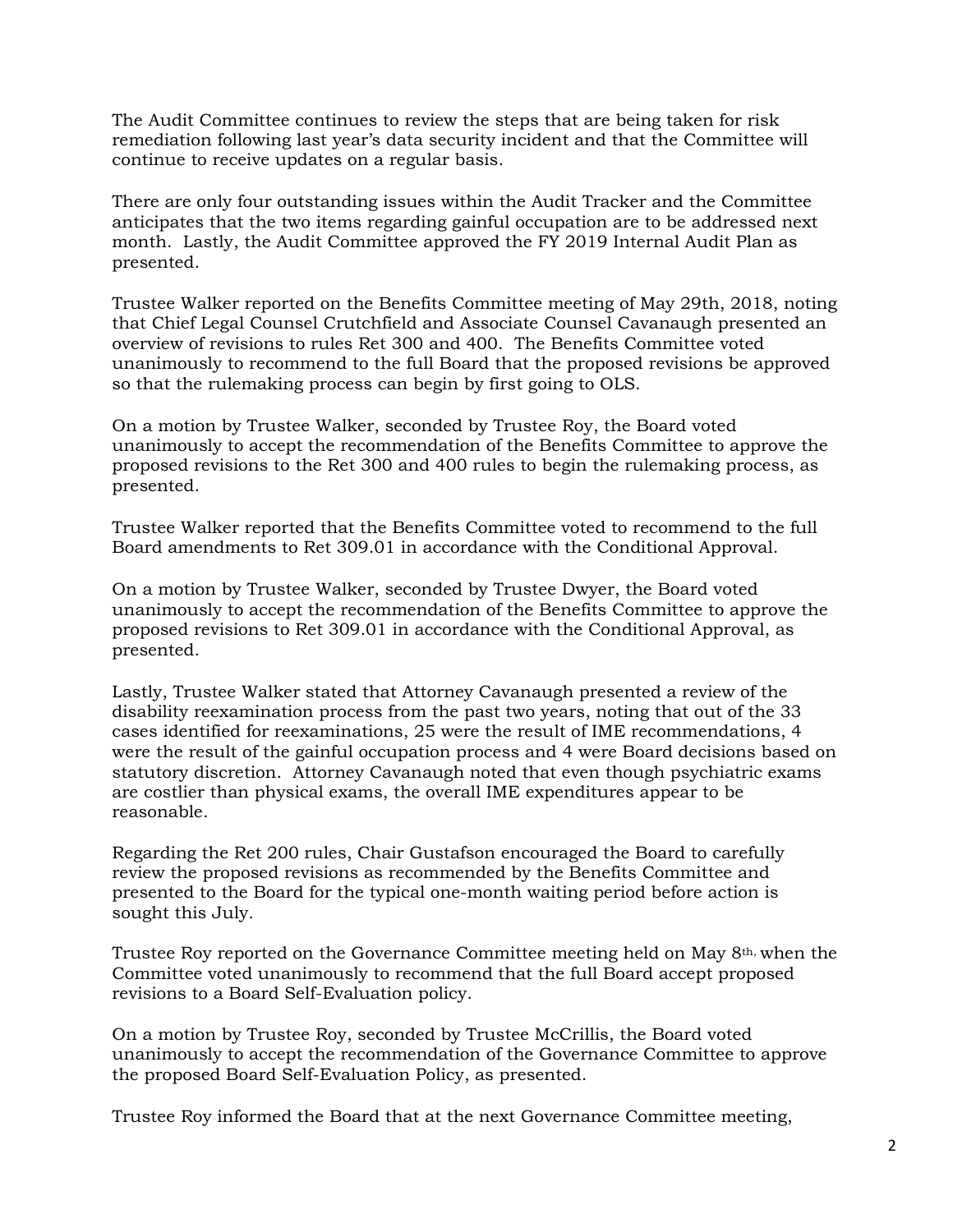upon the conclusion of today's Board's meeting, the focus of discussion will be on the renewal of cyber insurance coverage.

Trustee Kelliher reported on the May 18th Independent Investment Committee (IIC) meeting. The Committee heard an update on the work plan from the Director of Investments. The Committee then voted on two-year extensions of the investment management agreements with Causeway Capital Management and Fisher Investments, both active non-US core equity managers and also BlackRock, which manages an S&P 500 index fund on behalf of the NHRS. The Committee also heard a presentation from Artisan Partners on their active non-US core equity portfolio as part of a two-year contract renewal process that will be voted on at the June meeting. Lastly, the Committee unanimously voted to extend its custody agreement with Bank of NY Mellon for a term of five years with the option to extend the contract for two additional two-year periods, subject to contract and legal review. BNYMellon, at the request of the Committee, agreed to come back in November for a more comprehensive discussion on their cyber security processes and policies.

Trustee Kelliher informed the Board that all is well globally and the US economy has been experiencing a nice rebound in the second quarter, showing a 3 to 4 % annualized growth rate.

Regarding the impact of the recent summits, both the G7 Summit and the historic Southeast Asia Summit will likely mean that China will benefit the most because conditions on the Korean peninsula are expected to remain as is. There has been little reaction in the market in regard to the Summits to date.

Ms. Kelliher noted that in looking at year to date returns in U.S. capital markets, the equity market is positive at 4 to 5%. The international markets are slightly positive as well. The bond markets are still in a tight trading range, but things look good for the moment.

Director of Investments Johansen reported that all asset classes are well within ranges and very close to targets. One of the things discussed at the May IIC meeting was the status of the domestic equity portfolio as the passive component was approaching the lower end of the range according to the Committee's guidelines. The Committee agreed to rebalance active management to add to the passive management allocation with seven active managers which are building a plan over the next 6-7 months so that they are all not in the marketplace at once.

The IIC will have their annual real estate portfolio review in June and an update on the FY 2018 work plan and their proposed FY 2019 work plan. Also at the June meeting, the IIC will conduct the 6-month review of the private debt and equity program. He noted that the private equity/private debt program is doing extremely well and closing the performance gap created by the legacy assets relative to the commitments made since the restart of the program.

Trustee Milligan asked Trustee Kelliher if the Federal Reserve would be meeting this week and whether the anticipated rate increase will affect the NHRS. Trustee Kelliher replied that the Federal Reserve is meeting and we expect a quarter percent rate change from the range of  $150 - 175$  to  $175 - 200$  basis points.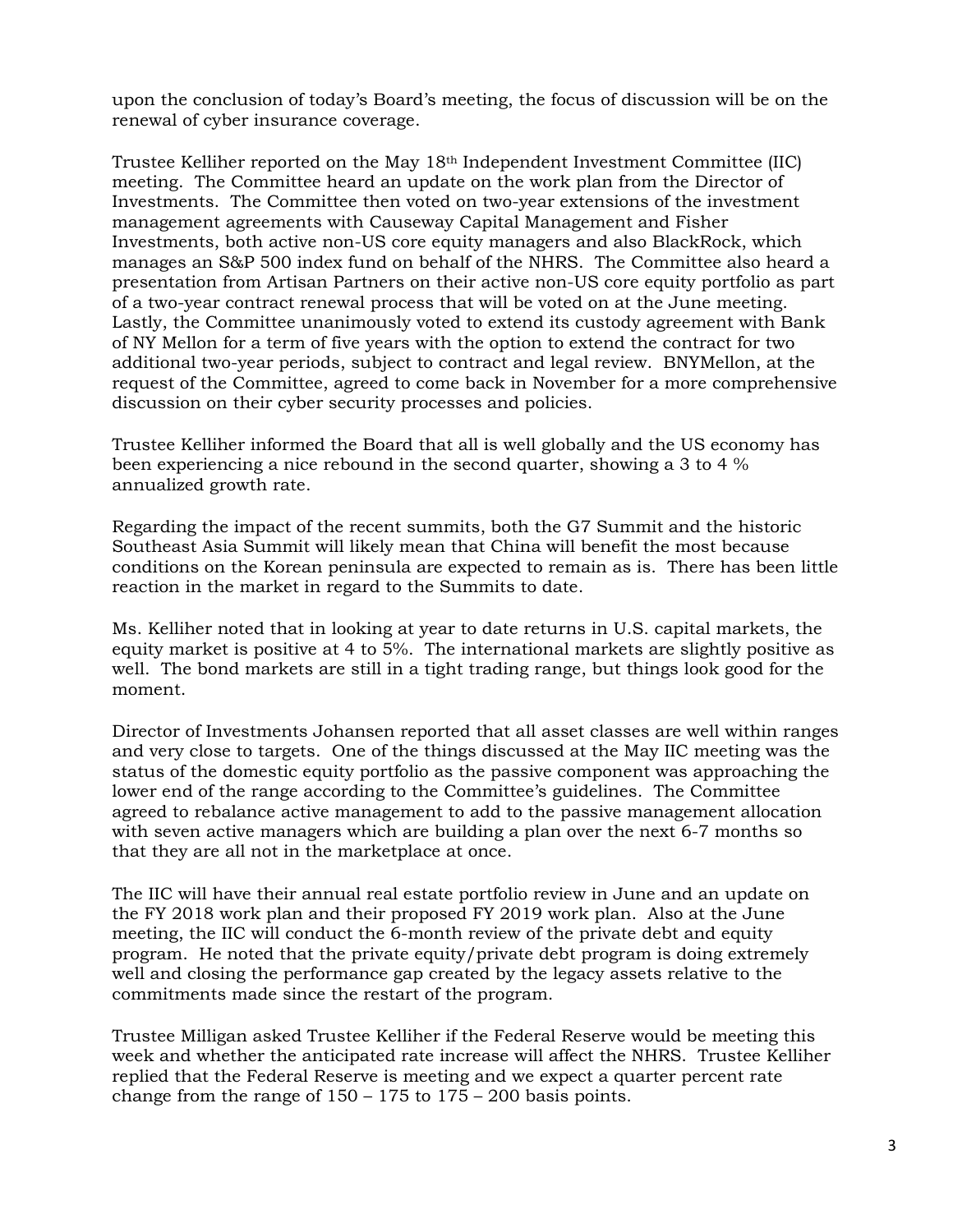Trustee McCrillis asked if we have stress-tested the entire portfolio should there be a significant market correction. Mr. Johansen replied that the IIC has done that before and is expecting to do it again in the early part of the second half of the 2019 Fiscal Year. He also noted that when we annually review the private equity and real estate plans, stress testing is used to make sure we have available liquidity.

Public Information Officer Marty Karlon reported on behalf of the Legislative Committee, noting that seven bills were passed by the House and Senate with four of them signed by the Governor. Two of the three remaining bills that we are waiting for are HB 561 - the Working After Retirement bill - and HB 1756 - the \$500 temporary supplemental allowance (TSA) payment to retirees whose annual annuities are not more than \$30,000.00. Internally, on the assumption that those two bills will pass, staff is developing news releases, Q & A's and working on buildouts for employer reporting.

Last week the Governor signed HB 1805 regarding the Decennial Commission's recommendation for the study of Level Dollar Amortization and an increase of NHRS Trustee terms from 2 years to 3 years. The Governor also signed a bill moving the State Office Complex Police into Group II.

Executive Director Lagos noted that regarding the Working After Retirement bill, there will be a lot of administrative work that needs to be done so that staff is prepared to answer the many questions that members and retirees will have. Regarding the \$500 TSA payment to retirees, the staff has identified over 20 potential factors regarding eligibility.

Executive Director Lagos noted that Trustee Hart is not able to report on the Personnel, Performance and Compensation Committee today as he is out of town attending the CAPPP education program.

The Board of Trustees took a brief break to allow for setting up a presentation.

Next, Executive Director Lagos introduced Mr. Keith Brainard, Research Director at the National Association of State Retirement Administrators (NASRA). Mr. Brainard has appeared before Congress, numerous state legislative committees and public pension boards and is often quoted by the media as a recognized expert on public pensions.

Mr. Lagos further noted that this is the fourth time that Mr. Brainard has addressed the NHRS Board of Trustees and last fall, at the request of NHRS, he gave a presentation to the Decennial Commission.

Mr. Brainard then spoke about the public pension landscape in the U.S., trends in funding conditions; benefit reforms; increases to employee contributions and shifting risk to employees; employer and taxpayer costs; and actuarial assumptions and methods.

At the conclusion of Mr. Brainard's informative presentation, the Board thanked him for his presentation and continued good work.

Director Lagos gave his Executive Report noting that key performance measures this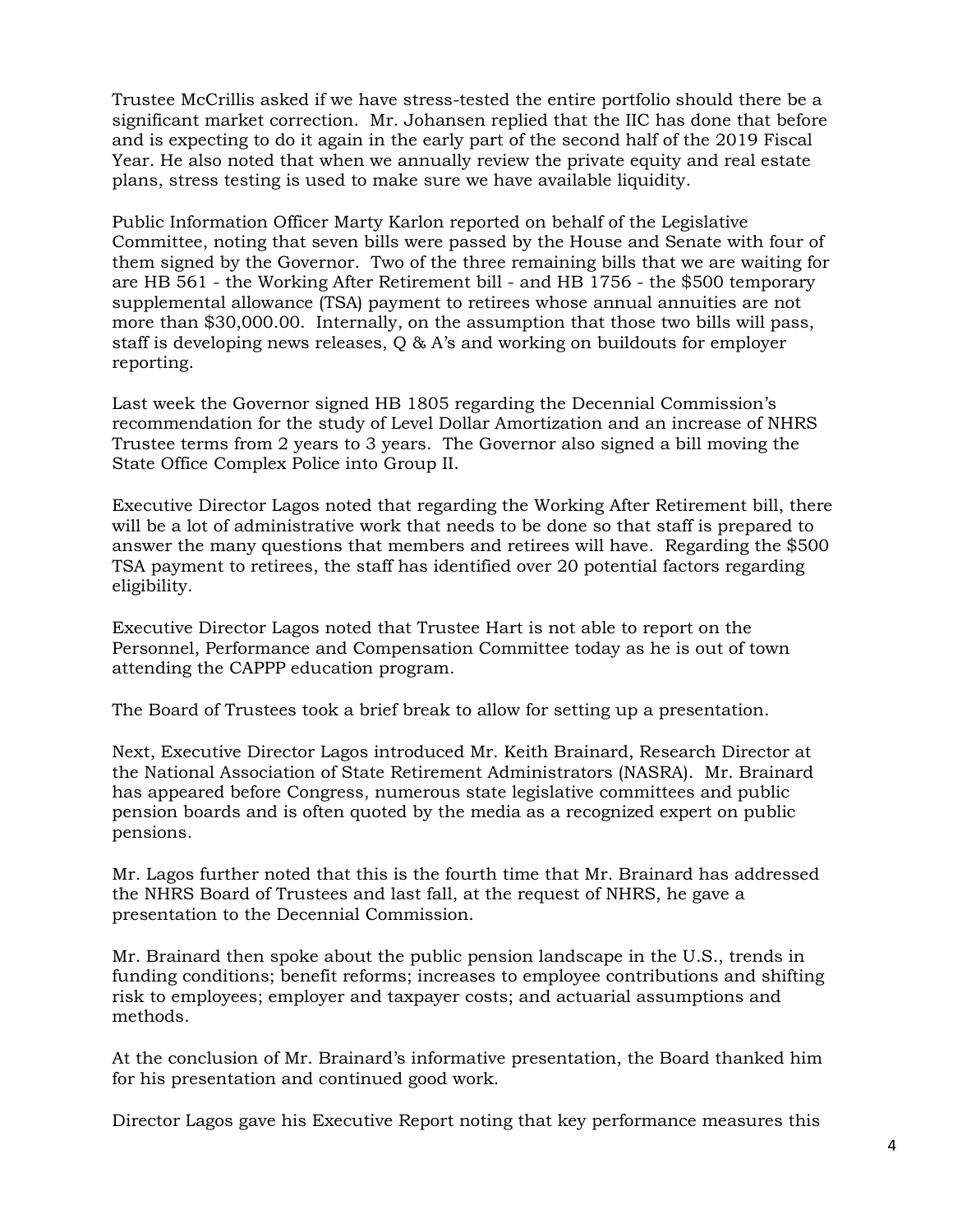month were under 90% due to a number of factors. Internal auditing will be conducting a review of the KPMs before the next Board meeting to make sure that all measures are relevant and measurable.

Reporting on the status update for PGV3, Mr. Lagos stated that two consultants responded to our RFP with both of the bid proposals coming in far in excess of what was expected by NHRS. The project requirements are being reviewed with both consultants, with the expectation that revised bids will be submitted following NHRS meetings with each of the consultants.

Mr. Lagos pointed out to the Board that within the Trust Fund budget, there has been an increase of \$200,000 for funding a PGV3 project plan consultant in the next fiscal year.

As per the Procurement Policy, Mr. Lagos advised the Board that there has been a renewal of the IT Helpdesk contract for three years at a total cost of \$3,235.41.

Lastly, Mr. Lagos stated that he continues to monitor our performance in customer satisfaction and it continues to be going well.

In his Legal update, Chief Legal Counsel Crutchfield noted that Hearings Officer Carolyn Johnson has informed him that she has had an inquiry regarding a recent reconsideration appeal, noting that she expects it to be appealed to the NH Supreme Court.

Finance Director Fritzky gave her Finance report beginning with the penalty assessment statistics, noting that most penalties are waived when requested by the employers. Penalties are a mechanism for assuring that employers are accountable for reporting the information that NHRS needs on a timely basis.

Ms. Fritzky then reviewed the net position, noting that through April 30th, the net position was \$8.748 billion, an increase of \$676 million as compared to the same period in FY 2017.

Ms. Fritzky noted that the Budget to Actual comparison is reporting tight in some categories as we near the end of our fiscal year. With the additional disability reevaluations and psychiatric examinations, Independent Medical Examiner (IME) expenses have grown substantially. Ms. Fritzky replied to a Trustee's question regarding budgeting for these expenses in the next fiscal year. She explained that the amount budgeted for IME exams will be separated in the 2020-2021 statutory administrative budget with the reexaminations amount established by the Legal team and initial disability examination amount established by Member Services.

Ms. Fritzky then discussed the final Fiscal Year 2019 Trust Fund Budget, noting that the only change from the preliminary budget presented at the May meeting was the additional \$200,000 budgeted in Other Consultants. On a motion by Trustee Dwyer, seconded by Trustee Roy, the Board voted unanimously to approve the Fiscal Year 2019 Trust Fund budget as presented.

IT Director Clough gave his report, addressing the addition of a second Cisco firewall, which is included in the Executive Director's Action Plan. He explained a second firewall has been instituted to assure for redundancy should the primary firewall fail, allowing NHRS to continue internet access in the office without impacting productivity or operations.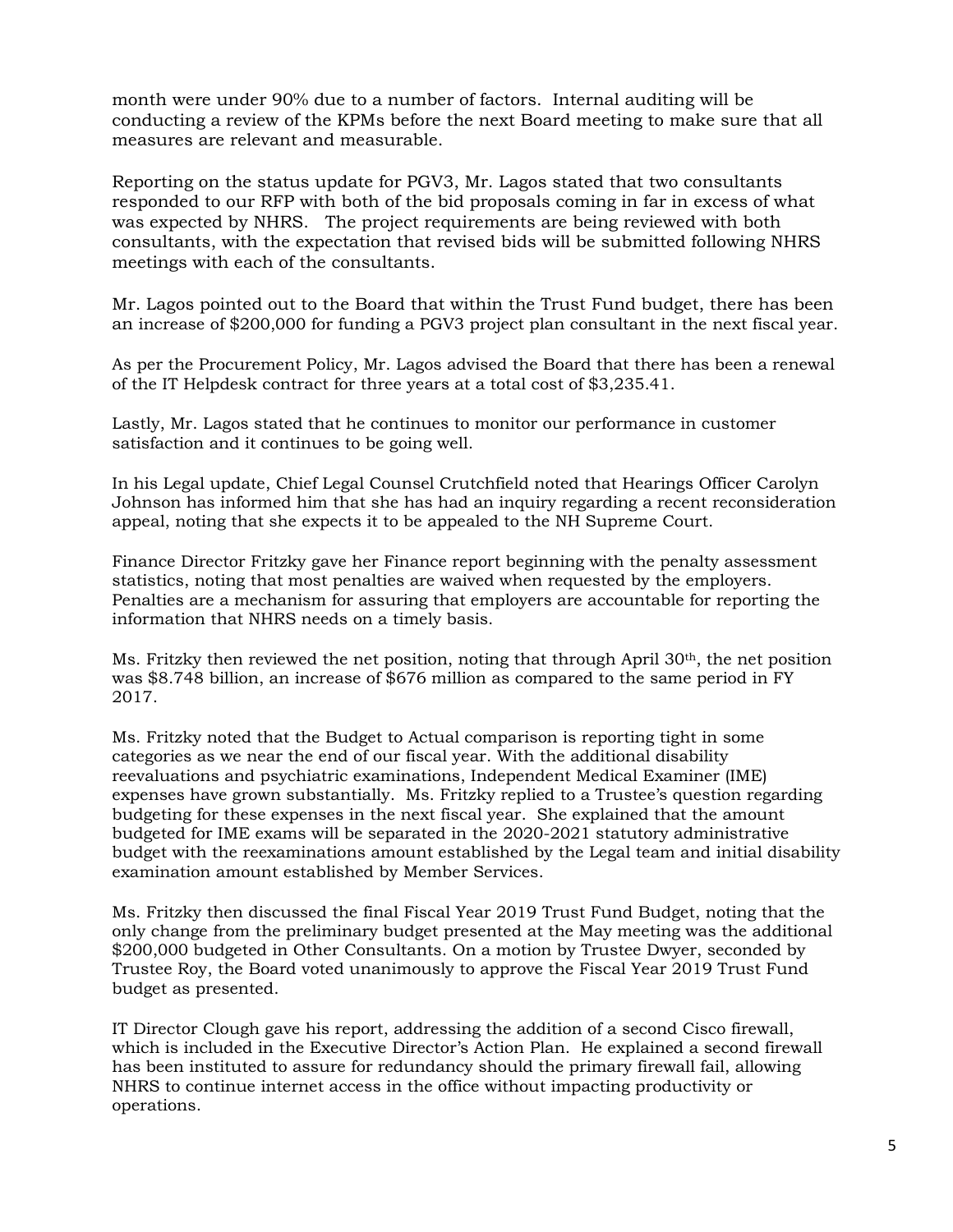Mr. Clough noted that completing the Telephone System Redundancy to our co-location (COLO) has been difficult because we are still waiting for SIP line cutover times from Consolidated Communications, formerly FairPoint.

Lastly, Mr. Clough reported on the long awaited VM Ware Infrastructure installation, noting that this is the core of all of our operations. The new VM Ware hardware will provide us faster speeds and other benefits. The old infrastructure will be moved to our COLO so we will have redundancy and the data that we have at NHRS will be replicated offsite. It is expected that the VM Ware Infrastructure project will be completed by July.

Member Services Director Miller reported that the July  $1<sup>st</sup>$  filing period has closed and the staff is now experiencing less pressure with appointments. Member Services has received 749 retirement applications and the challenge now is calculating benefit setups for all of the retirees in a timely manner. To date, 424 setups have been completed, putting us in a better position this year than last. Ms. Miller noted that she is impressed and proud of the entire Member Services team.

Ms. Miller explained that staff has put together FAQs for the newly revised Employer Termination and staff is in the third month of using the revised forms. Quicker turn around times are being seen as a result of the adjustments to the forms and Ms. Miller noted that she is optimistic that the KPMs related to finalizing the large number of July preliminary benefits will be met this year.

On a motion by Trustee Roy, seconded by Trustee Myers, the Board unanimously voted to approve the Consent Agenda as presented.

Chair Gustafson pointed out that Trustee educational evaluation forms have been submitted by Trustees McCrillis and Martins for review by the Board.

Executive Director Lagos noted that all Action Items from the May 8th meeting are moving forward and on track.

Chair Gustafson noted that the Annual Board of Trustees' employee appreciation BBQ will be held immediately following next month's meeting.

Chief Legal Counsel Crutchfield reminded the Board that Hearings Examiner Carolyn Johnson will be retiring at the end of June and that this is her last Board meeting. He also introduced Ms. Johnson's replacement, Ms. Diana Crichton, noting that NHRS is fortunate to have her on board as she comes to us with many years of experience as a Hearings Examiner with DHHS.

Mr. Crutchfield spoke in recognition of Ms. Johnson's service to NHRS, noting that she came to NHRS in 2005 and in the past twelve and half years, she has produced hundreds of recommendations, both disability and administrative, written for the Board in a thoughtful and understanding manner. Over those years, nine of her recommendations supported by the Board were appealed to the NH Supreme Court and of those nine, seven were upheld. Speaking for his co-workers, Mr. Crutchfield stated that it has been a pleasure working with her through the past twelve years and that he will miss her congenial demeanor and her willingness to assist NHRS in a variety of ways, including the often challenging task of shepherding rule amendments through the JLCAR process as well as reviewing proposed legislation that could impact NHRS. He asked that those present join him in thanking her for a job well done. Ms. Johnson was presented with a plaque as a token of appreciation from the Board of Trustees and given a warm round of applause for her efforts.